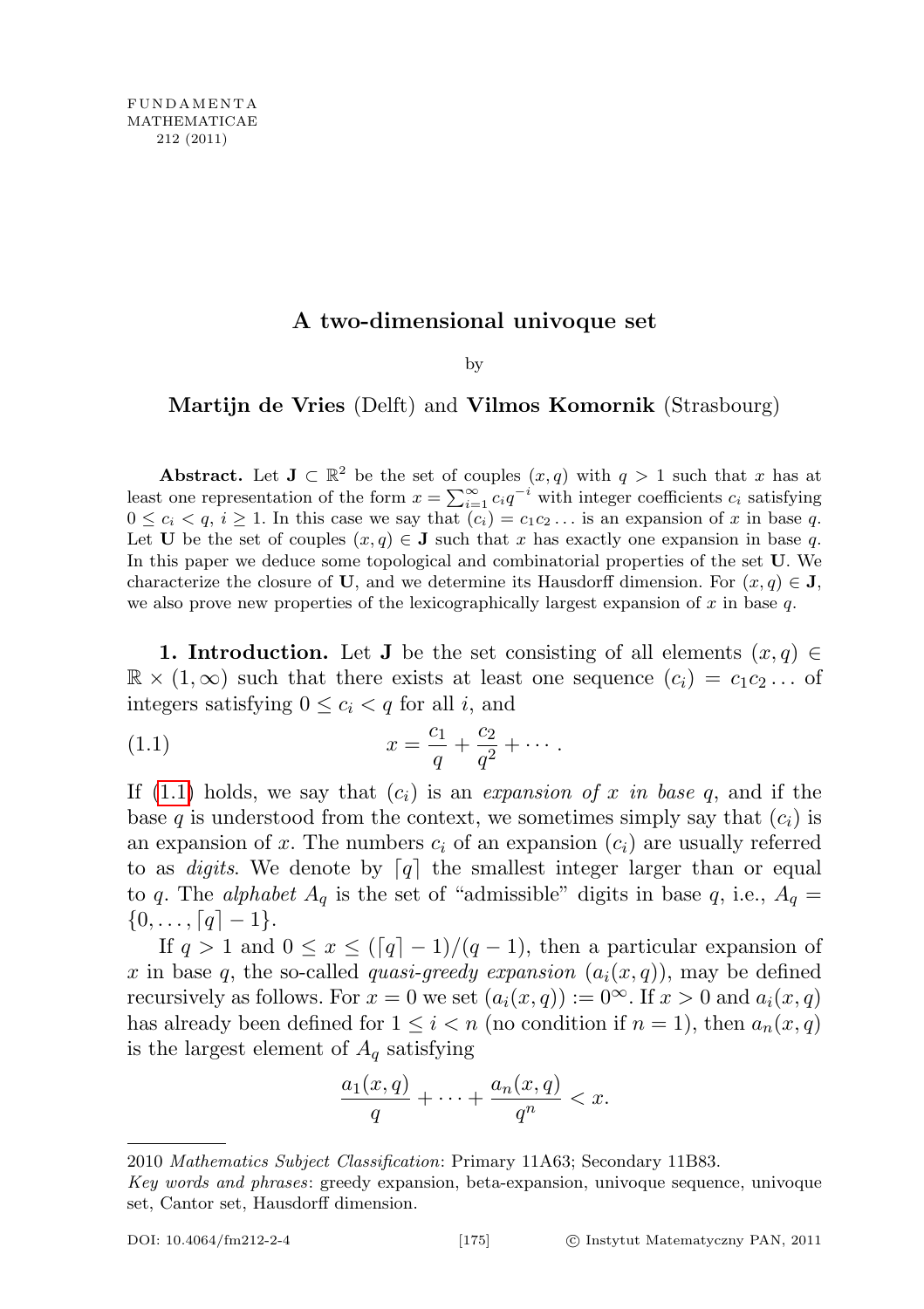One easily verifies that  $(a_i(x,q))$  is indeed an expansion of x in base q. Therefore

$$
(x,q) \in \mathbf{J} \Leftrightarrow q > 1
$$
 and  $x \in J_q := \left[0, \frac{\lceil q \rceil - 1}{q-1}\right].$ 

Let us denote by U the set of couples  $(x, q) \in J$  such that x has exactly *one* expansion in base q. For example,  $(0, q) \in U$  for every  $q > 1$ , but U has many more elements. The main purpose of this paper is to describe the topological and combinatorial nature of U. We will prove the following theorem:

<span id="page-1-1"></span>THEOREM 1.1.

- [\(](#page-1-0)i) The set **U** is not closed. Its closure  $\overline{U}$  is a Cantor set  $\binom{1}{k}$ .
- (ii) Both **U** and  $\overline{U}$  are two-dimensional Lebesgue null sets.
- (iii) Both  $U$  and  $\overline{U}$  have Hausdorff dimension two.

As far as we know, this two-dimensional *univoque* set has not yet been investigated. There exist, however, a number of papers devoted to the study of its one-dimensional sections

$$
\mathcal{U} := \{q > 1 : (1, q) \in \mathbf{U}\}\
$$

and

$$
\mathcal{U}_q := \{ x \in J_q : (x, q) \in \mathbf{U} \}, \quad q > 1.
$$

The study of  $U$  started with the paper of Erdős, Horváth and Joó [\[6\]](#page-14-0) and continued in [\[4\]](#page-14-1), [\[5\]](#page-14-2), [\[7\]](#page-14-3), [\[8\]](#page-14-4), [\[15\]](#page-14-5), [\[16\]](#page-14-6), [\[17\]](#page-14-7). We recall in particular that U and its closure  $\overline{\mathcal{U}}$  have Lebesgue measure zero and Hausdorff dimension one.

The sets  $\mathcal{U}_q$  have been investigated in [\[3\]](#page-14-8), [\[4\]](#page-14-1), [\[5\]](#page-14-2), [\[11\]](#page-14-9), [\[13\]](#page-14-10), [\[14\]](#page-14-11). It is known (see [\[5\]](#page-14-2)) that  $\mathcal{U}_q$  is closed if and only if q does not belong to the null set  $\mathcal{U}$ , and that the closure  $\mathcal{U}_q$  has Lebesgue measure zero for all noninteger bases  $q > 1$ . Moreover, the set of numbers  $x \in J_q$  having a continuum of expansions in base q has full Lebesgue measure for each noninteger  $q > 1$ (see [\[2\]](#page-14-12), [\[20\]](#page-14-13), [\[21\]](#page-14-14)).

The key to the proof of Theorem [1.1](#page-1-1) is an algebraic characterization of **U** by using the quasi-greedy expansions  $(a_i(x, q))$ . We write for brevity  $\alpha_i(q) := a_i(1,q), i \in \mathbb{N} := \{1,2,...\}, q > 1.$  Note that  $\alpha_1(q) = [q] - 1$ , the largest admissible digit in base  $q$ . In the statement of the following theorem we use the lexicographic order between sequences and we define the conjugate (in base q) of a digit  $c \in A_q$  by  $\overline{c} := \alpha_1(q) - c$ . If  $c_i \in A_q$ ,  $i \geq 1$ , we shall also write  $\overline{c_1 \dots c_n}$  instead of  $\overline{c_1 \dots c_n}$  and  $\overline{c_1 c_2 \dots}$  instead of  $\overline{c_1}\,\overline{c_2}\ldots$ 

<span id="page-1-2"></span><span id="page-1-0"></span> $(1)$  We recall that a *Cantor set* is a nonempty closed set having neither interior nor isolated points.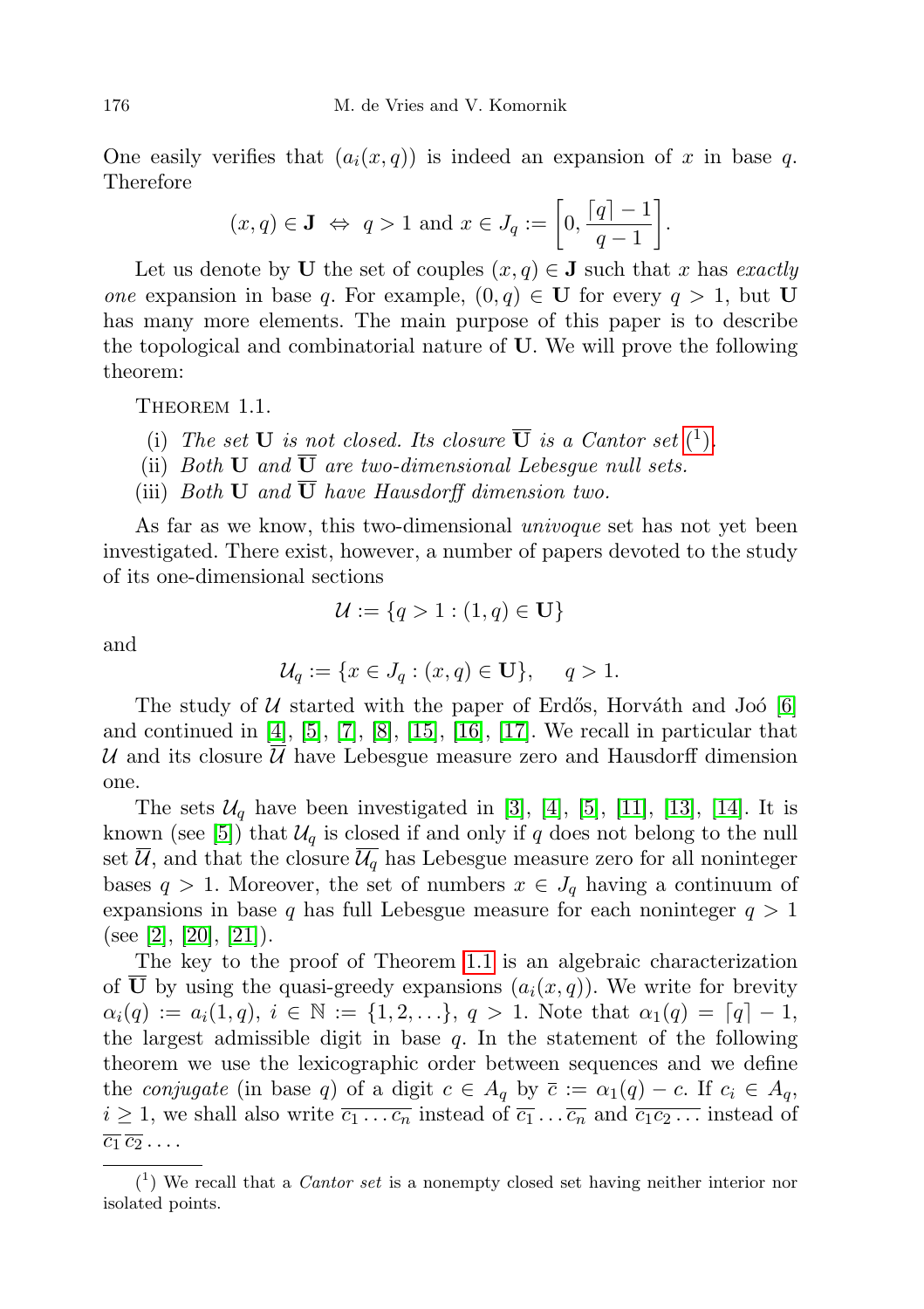THEOREM 1.2. A point 
$$
(x, q) \in \mathbf{J}
$$
 belongs to  $\overline{\mathbf{U}}$  if and only if  
\n
$$
\overline{a_{n+1}(x, q)a_{n+2}(x, q)...} \leq \alpha_1(q)\alpha_2(q)... \quad \text{whenever } a_n(x, q) > 0.
$$

Along with the quasi-greedy expansion, we also need the notion of the greedy expansion  $(b_i(x, q))$  for  $x \in J_q$ , introduced by Rényi [\[19\]](#page-14-15). It can be defined by a slight modification of the above recursion: if  $b_i(x, q)$  has already been defined for all  $1 \leq i < n$  (no condition if  $n = 1$ ), then  $b_n(x,q)$  is the largest element of  $A_q$  satisfying

$$
\frac{b_1(x,q)}{q} + \dots + \frac{b_n(x,q)}{q^n} \leq x.
$$

Note that the greedy expansion  $(b_i(x, q))$  of a number  $x \in J_q$  is the lexicographically largest expansion of  $x$  in base  $q$ . We denote the greedy expansion of 1 in base q by  $(\beta_i(q)) := (b_i(1,q))$ .

The rest of this paper is organized as follows. In the next section we give a short overview of some basic results on greedy and quasi-greedy expansions, and we prove some new results concerning the coordinatewise convergence of sequences of these expansions. We shall prove (see Theorem [2.7\)](#page-5-0) that the set of numbers  $x \in J_q$  for which the greedy expansion of x in base q is not the greedy expansion of a number belonging to  $J_p$  in any smaller base  $p \in (1, q)$ is of full Lebesgue measure and its complement in  $J_q$  is a set of first category and Hausdorff dimension one. We shall also prove (see Theorem [2.8\)](#page-6-0) that for each word  $v := b_{\ell+1}(x, q) \ldots b_{\ell+m}(x, q)$   $(\ell \geq 0, m \geq 1, x \in [0, 1))$  there exists a set  $Y_v \subset J_q$  of first category and Hausdorff dimension less than one such that the word  $v$  occurs in the greedy expansion in base  $q$  of every number belonging to  $J_q \setminus Y_v$ . Using (some of) the results of Section [2](#page-2-0) we prove Theorem [1.2](#page-1-2) in Section [3](#page-9-0) and Theorem [1.1](#page-1-1) in Section [4.](#page-12-0)

<span id="page-2-0"></span>2. Greedy and quasi-greedy expansions. In this paper we consider only one-sided sequences of nonnegative integers. We equip this set of sequences  $\{0, 1, \ldots\}^{\tilde{N}}$  with the topology of coordinatewise convergence. We say that an expansion is *infinite* if it has infinitely many nonzero elements; otherwise it is called finite. Using this terminology, the quasi-greedy expansion  $(a_i(x, q))$  of a number  $x \in J_q \setminus \{0\}$  is the lexicographically largest *infinite* expansion of x in base q. Moreover, if the greedy expansion of  $x \in J_q$ is infinite, then  $(a_i(x,q)) = (b_i(x,q)).$ 

The family of all quasi-greedy expansions is characterized by the following propositions (see [\[1\]](#page-14-16) or [\[5\]](#page-14-2) for a proof):

<span id="page-2-2"></span><span id="page-2-1"></span>PROPOSITION 2.1. The map  $q \mapsto (\alpha_i(q))$  is an increasing bijection from the open interval  $(1,\infty)$  onto the set of all infinite sequences  $(\alpha_i)$  satisfying

$$
\alpha_{k+1}\alpha_{k+2}\ldots \leq \alpha_1\alpha_2\ldots \quad \text{for all } k \geq 1.
$$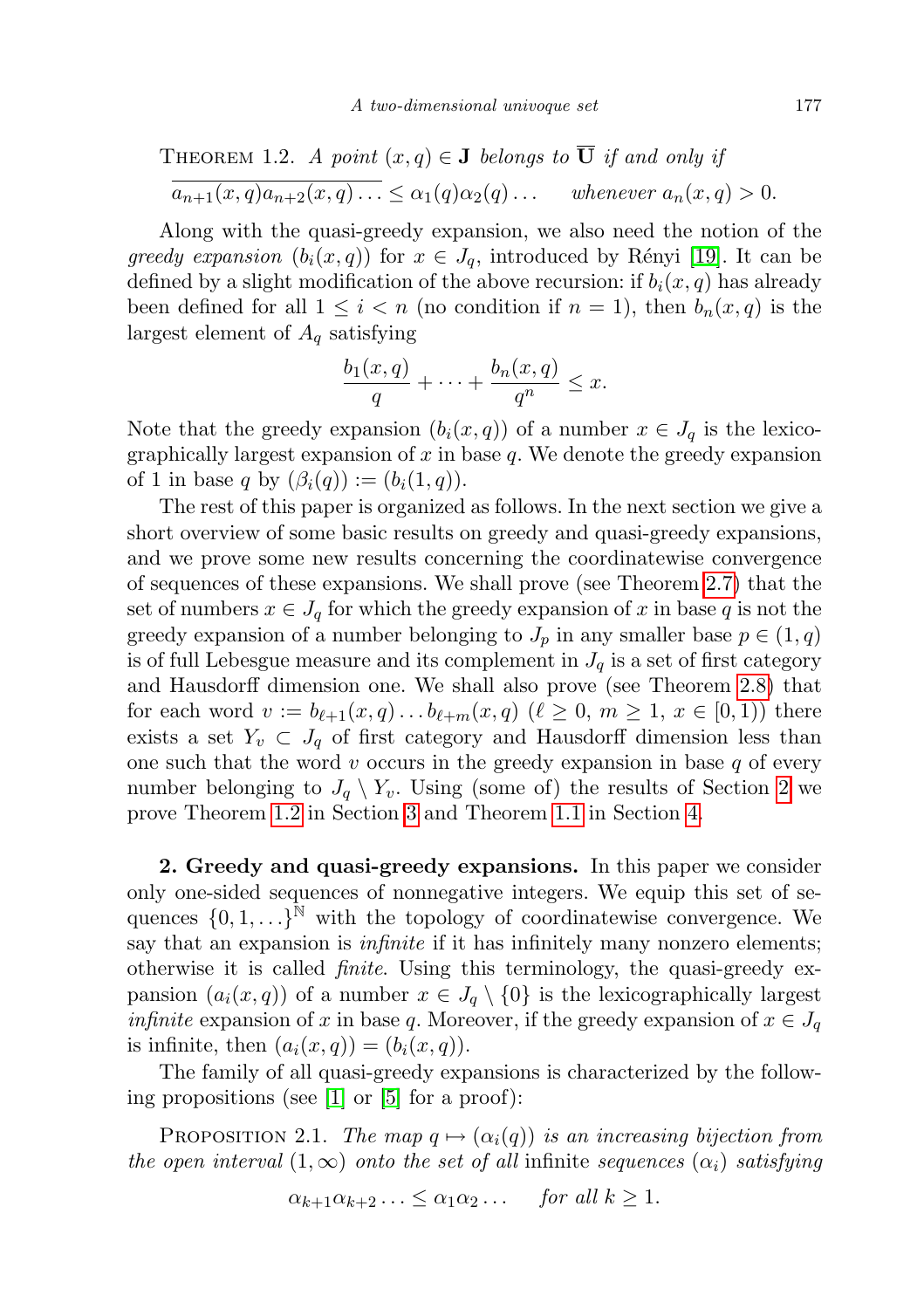PROPOSITION 2.2. For each  $q > 1$ , the map  $x \mapsto (a_i(x,q))$  is an increasing bijection from  $J_q \setminus \{0\}$  onto the set of all infinite sequences  $(a_i)$ satisfying

$$
a_n \in A_q \quad \text{ for all } n \ge 1
$$

and

$$
a_{n+1}a_{n+2}\ldots \leq \alpha_1(q)\alpha_2(q)\ldots \quad \text{ whenever } a_n < \alpha_1(q).
$$

The quasi-greedy expansions have a lower semicontinuity property for the order topology induced by the lexicographic order. More precisely, we have the following result.

<span id="page-3-1"></span>LEMMA 2.3. Let  $(x, q) \in J$  and  $(y_n, r_n) \in J$ ,  $n \in \mathbb{N}$ . Then

(i) for each positive integer m there exists a neighborhood  $\mathbf{W} \subset \mathbb{R}^2$  of  $(x, q)$  such that

<span id="page-3-0"></span>
$$
(2.1) \quad a_1(y,r)\dots a_m(y,r) \ge a_1(x,q)\dots a_m(x,q) \quad \text{for all } (y,r) \in \mathbf{W} \cap \mathbf{J};
$$

(ii) if  $y_n \uparrow x$  and  $r_n \uparrow q$ , then  $(a_i(y_n, r_n))$  converges to  $(a_i(x, q))$ .

*Proof.* (i) We may assume that  $x \neq 0$ . By definition of the quasi-greedy expansion we have

$$
\sum_{i=1}^{n} \frac{a_i(x,q)}{q^i} < x \quad \text{for all } n = 1, 2, \dots
$$

For any fixed positive integer m, if  $(y, r) \in J$  is sufficiently close to  $(x, q)$ , then  $r > [q] - 1$ , i.e.,  $A_q \subset A_r$ , and

$$
\sum_{i=1}^n \frac{a_i(x,q)}{r^i} < y, \quad n = 1, \dots, m.
$$

These inequalities imply  $(2.1)$ .

(ii) If  $y_n \leq x$  and  $r_n \leq q$ , we deduce from the definition of the quasigreedy expansion that

$$
(a_i(x,q)) \ge (a_i(y_n,r_n))
$$

for every  $n$ . Equivalently, we have

$$
a_1(x,q)\dots a_m(x,q)\geq a_1(y_n,r_n)\dots a_m(y_n,r_n)
$$

for all positive integers  $m$  and  $n$ . It remains to notice that by the previous part the reverse inequality also holds for each fixed m if n is large enough.  $\blacksquare$ 

The family of greedy expansions has already been characterized by Parry [\[18\]](#page-14-17):

<span id="page-3-2"></span>PROPOSITION 2.4. For a given base  $q > 1$ , the map  $x \mapsto (b_i(x,q))$  is an increasing bijection from  $J_q$  onto the set of all sequences  $(b_i)$  satisfying

$$
b_n \in A_q \quad \text{ for all } n \ge 1
$$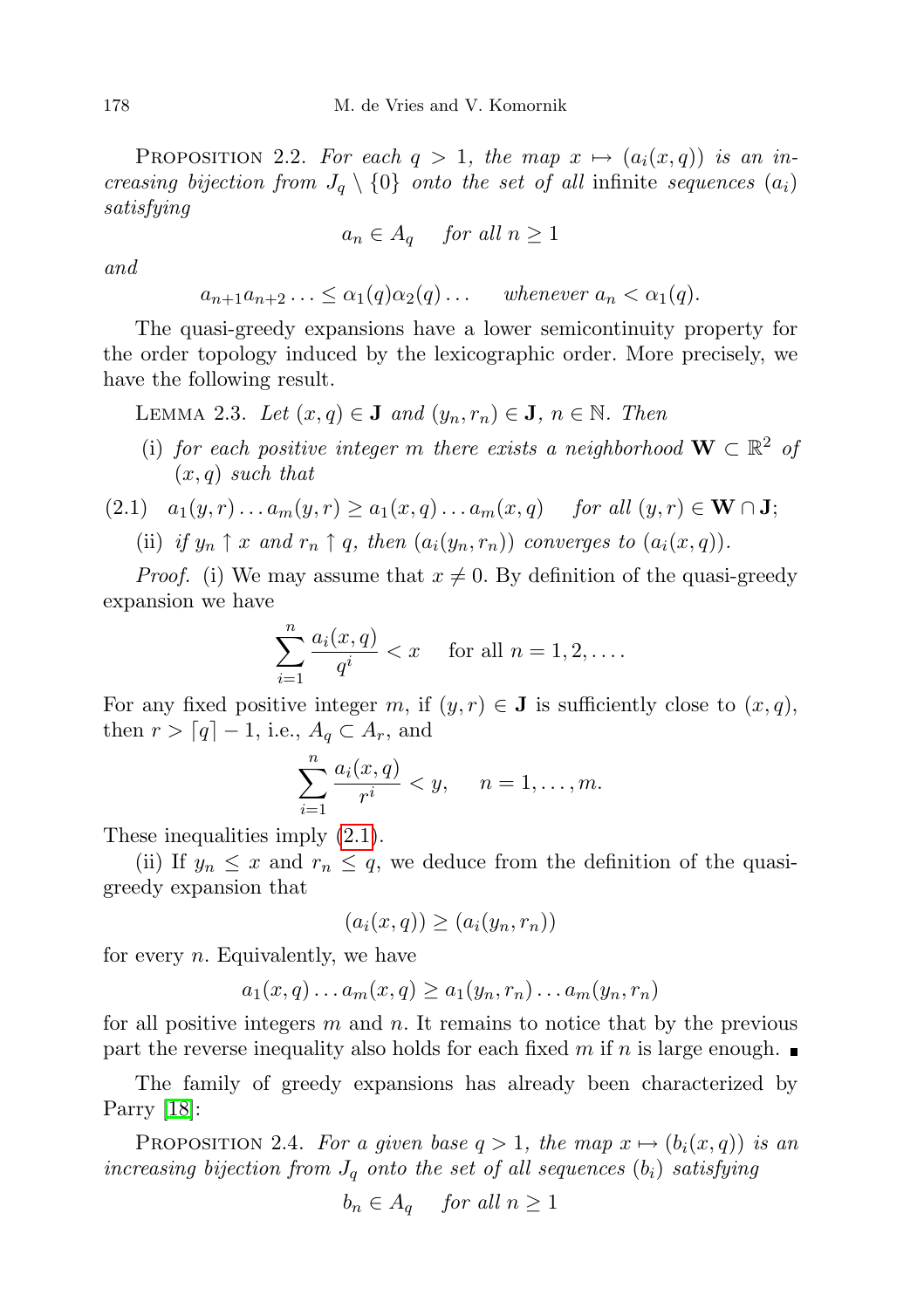and

$$
b_{n+1}b_{n+2}\ldots < \alpha_1(q)\alpha_2(q)\ldots \quad \text{ whenever } b_n < \alpha_1(q).
$$

The greedy expansions have the following upper semicontinuity property:

<span id="page-4-1"></span>LEMMA 2.5. Let  $(x, q) \in J$ ,  $(y_n, r_n) \in J$ ,  $n \in \mathbb{N}$  and suppose  $q \notin \mathbb{N}$ . Then

(i) for each positive integer m there exists a neighborhood  $\mathbf{W} \subset \mathbb{R}^2$  of  $(x, q)$  such that

<span id="page-4-0"></span>(2.2) 
$$
b_1(y,r) \tldots b_m(y,r) \leq b_1(x,q) \tldots b_m(x,q)
$$
 for all  $(y,r) \in \mathbf{W} \cap \mathbf{J}$ ;  
\n(ii) if  $y_n \downarrow x$  and  $r_n \downarrow q$ , then  $(b_i(y_n, r_n))$  converges to  $(b_i(x,q))$ .

Proof. (i) By the definition of greedy expansions we have

$$
\sum_{i=1}^{n} \frac{b_i(x,q)}{q^i} > x - \frac{1}{q^n} \quad \text{whenever } b_n(x,q) < \alpha_1(q).
$$

If  $(y, r) \in J$  is sufficiently close to  $(x, q)$ , then  $A_r = A_q$ ,  $\alpha_1(r) = \alpha_1(q)$ , and

$$
\sum_{i=1}^{n} \frac{b_i(x,q)}{r^i} > y - \frac{1}{r^n}
$$
 whenever  $n \le m$  and  $b_n(x,q) < \alpha_1(r)$ .

These inequalities imply [\(2.2\)](#page-4-0).

(ii) If  $y_n \geq x$  and  $r_n \geq q$ , we deduce from the definition of the greedy expansion that

$$
(b_i(x,q)) \leq (b_i(y_n,r_n))
$$

for every  $n$ . Equivalently, we have

$$
b_1(x,q)\dots b_m(x,q)\leq b_1(y_n,r_n)\dots b_m(y_n,r_n)
$$

for all positive integers  $m$  and  $n$ . It remains to notice that by the previous part the reverse inequality also holds for each fixed m if n is large enough.

From Lemmas [2.3](#page-3-1) and [2.5](#page-4-1) we deduce the following result:

PROPOSITION 2.6. Consider  $(x, q) \in J$  with a noninteger base q and assume that the greedy expansion  $(b_i(x,q))$  is infinite. If  $(y_n, r_n)$  converges to  $(x, q)$  in **J**, then both  $(a_i(y_n, r_n))$  and  $(b_i(y_n, r_n))$  converge to  $(b_i(x, q)) =$  $(a_i(x, q)).$ 

*Proof.* For each positive integer m there exists a neighborhood  $\mathbf{W} \subset \mathbb{R}^2$ of  $(x, q)$  such that for all  $(y, r) \in W \cap J$ ,

$$
a_1(x,q)\dots a_m(x,q) \le a_1(y,r)\dots a_m(y,r) \le b_1(y,r)\dots b_m(y,r)
$$
  
\$\le b\_1(x,q)\dots b\_m(x,q).

The result follows from our assumption that  $(a_i(x,q)) = (b_i(x,q))$ .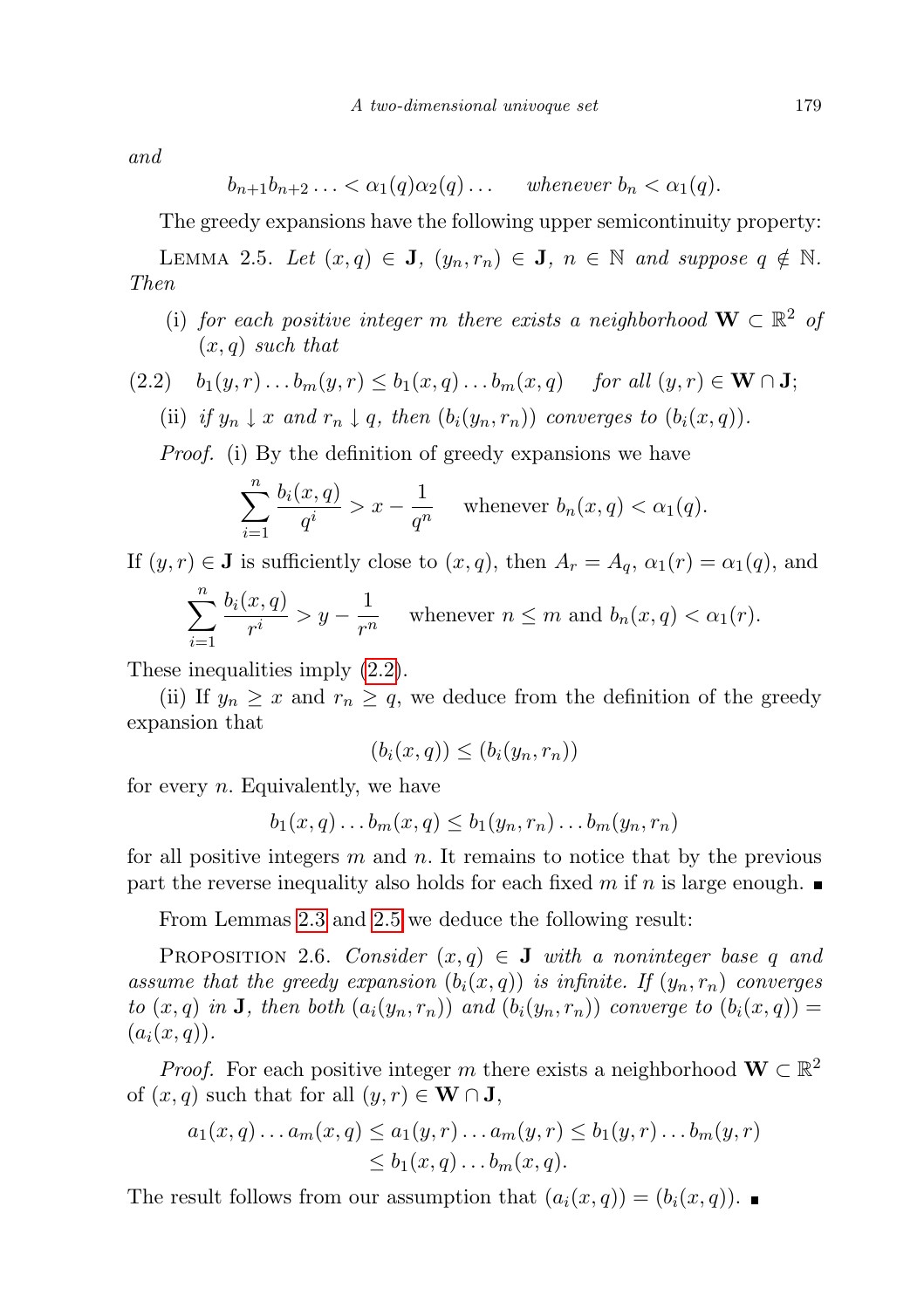<span id="page-5-0"></span>THEOREM 2.7. Let  $q > 1$  be a real number. Then

(i) for each  $r \in (1,q)$ , the Hausdorff dimension of the set

$$
G_{r,q} := \left\{ \sum_{i=1}^{\infty} \frac{b_i(x,r)}{q^i} : x \in J_r \right\}
$$

equals  $\log r / \log q$ ;

(ii) the set

$$
G_q := \bigcup \{ G_{r,q} : r \in (1,q) \}
$$

is of first category, has Lebesgue measure zero and Hausdorff dimension one.

*Proof.* (i) It is well known (see, e.g.,  $[17]$ ,  $[18]$ ) and easy to prove that the set of numbers  $r > 1$  for which  $(\beta_i(r))$  is finite is dense in  $[1, \infty)$ . Moreover, if  $(\beta_i(r))$  is finite and  $\beta_n(r)$  is its last nonzero element, then  $(\alpha_i(r)) = (\beta_1(r) \dots \beta_{n-1}(r) \beta_n^-(r))^{\infty}$  (where  $\beta_n^-(r) := \beta_n(r) - 1$ ). By virtue of Propositions [2.1](#page-2-1) and [2.4](#page-3-2) we have  $G_{s,q} \subset G_{t,q}$  whenever  $1 \lt s \lt t \lt q$ . Hence it is enough to prove that  $\dim_{\text{H}} G_{r,q} = \log r / \log q$  for those values  $r \in (1,q)$  for which  $(\alpha_i(r))$  is periodic.

Fix  $r \in (1, q)$  such that  $(\alpha_i) := (\alpha_i(r))$  is periodic and let  $n \in \mathbb{N}$  be such that  $(\alpha_i) = (\alpha_1 \dots \alpha_n)^\infty$ . Let us denote by  $W_r$  the set consisting of the finite words

$$
w_{ij} := \alpha_1 \dots \alpha_{j-1} i, \quad 0 \le i < \alpha_j, \ 1 \le j \le n,
$$

and

$$
w_{\alpha_n n} := \alpha_1 \dots \alpha_{n-1} \alpha_n.
$$

Let  $\mathcal{F}'_r$  be the set of sequences  $(c_i) = c_1 c_2$  such that for each  $k \geq 0$  the inequality  $c_{k+1} \ldots c_{k+n} \leq \alpha_1 \ldots \alpha_n$  holds. Note that the set  $\mathcal{F}'_r$  consists of those sequences  $(c_i)$  such that each tail of  $(c_i)$  (including  $(c_i)$  itself) starts with a word belonging to  $W_r$ . It follows from Propositions [2.1](#page-2-1) and [2.4](#page-3-2) that a sequence  $(b_i)$  is greedy in base r if and only if  $b_m \in A_r$  for all  $m \geq 1$  and

$$
b_{m+k+1}b_{m+k+2}\ldots < \alpha_1\alpha_2\ldots
$$
 for all  $k \ge 0$ , whenever  $b_m < \alpha_1$ .

Therefore, any greedy expansion  $(b_i) \neq \alpha_1^{\infty}$  in base r can be written as  $\alpha_1^{\ell}c_1c_2...$  for some  $\ell \geq 0$  (where  $\alpha_1^0$  denotes the empty word) and some sequence  $(c_i)$  belonging to  $\mathcal{F}'_r$ . Conversely, if no tail of a sequence belonging to  $\mathcal{F}'_r$  equals  $(\alpha_i)$ , then it is the greedy expansion in base r of some  $x \in J_r$ . Hence if we set

$$
\mathcal{F}_{r,q} := \bigg\{\sum_{i=1}^{\infty} \frac{c_i}{q^i} : (c_i) \in \mathcal{F}'_r\bigg\},\
$$

then  $\mathcal{F}_{r,q} \setminus G_{r,q}$  is countable and  $G_{r,q}$  can be covered by countably many sets similar to  $\mathcal{F}_{r,q}$ . Since the union of countably many sets of Hausdorff dimension s is still of Hausdorff dimension s, we have dim<sub>H</sub>  $G_{r,q} = \dim_\text{H} \mathcal{F}_{r,q}$ .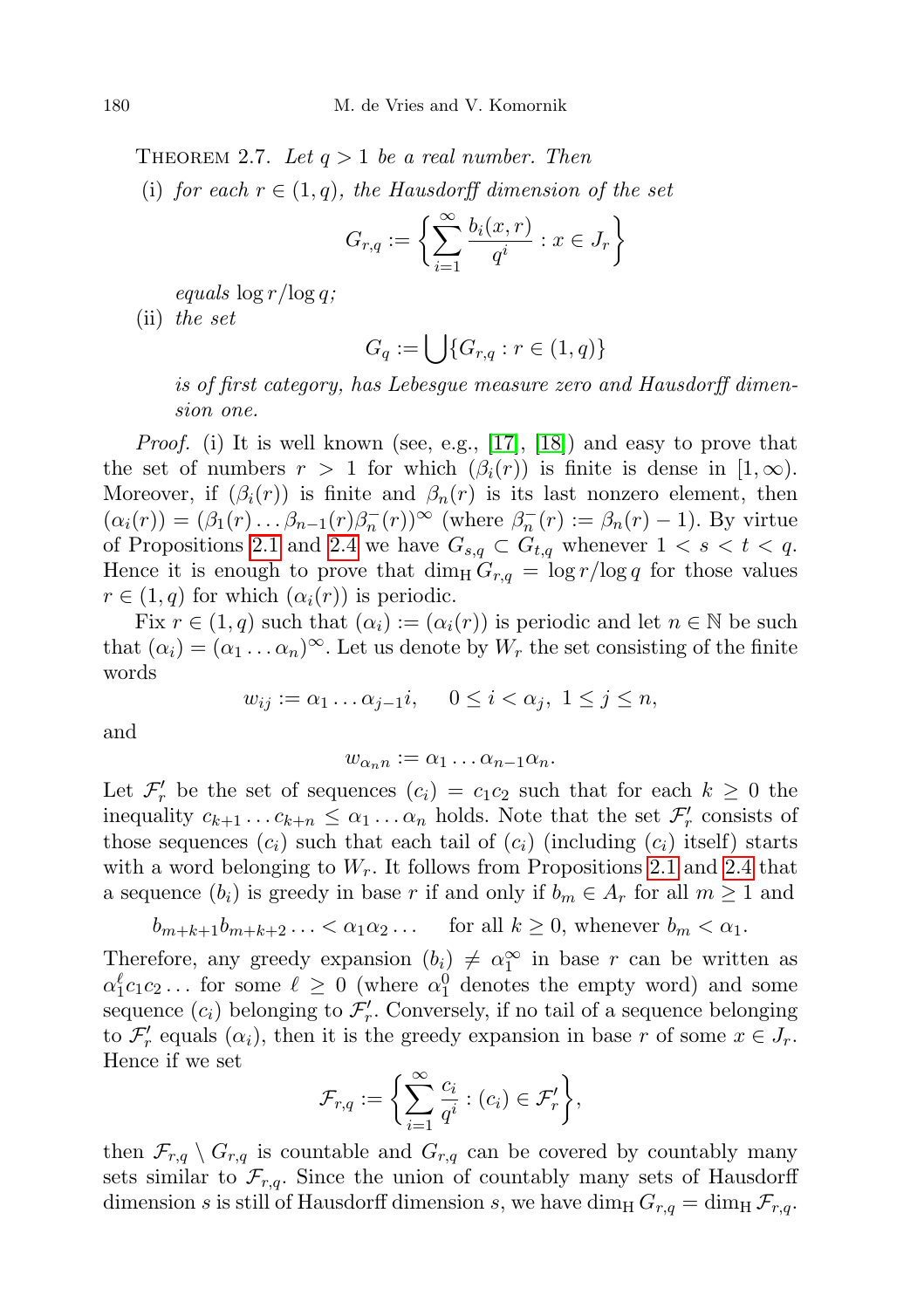We associate with each word  $w_{ij} \in W_r$  a similarity  $S_{ij}: J_q \to J_q$  defined by the formula

<span id="page-6-1"></span>
$$
S_{ij}(x) := \frac{\alpha_1}{q} + \dots + \frac{\alpha_{j-1}}{q^{j-1}} + \frac{i}{q^j} + \frac{x}{q^j}, \quad x \in J_q.
$$

It follows from Proposition [2.1](#page-2-1) and the definition of  $\mathcal{F}_{r,q}$  that

$$
(2.3) \t\t \mathcal{F}_{r,q} = \bigcup S_{ij}(\mathcal{F}_{r,q})
$$

where the union runs over all i and j for which  $w_{ij} \in W_r$ . Applying Propo-sition [2.1](#page-2-1) again, it follows that  $r$  is the largest element of the set of numbers  $t > 1$  for which  $\alpha_i(t) = \alpha_i, 1 \leq i \leq n$ . Hence  $\alpha_1 \dots \alpha_n < \alpha_1(q) \dots \alpha_n(q)$ and therefore each sequence in  $\mathcal{F}'_r$  is the greedy expansion in base  $q$  of some  $x \in \mathcal{F}_{r,q}$ . It follows that the sets  $S_{ij}(\mathcal{F}_{r,q})$  on the right side of [\(2.3\)](#page-6-1) are disjoint. Moreover, the function  $x \mapsto (b_i(x,q))$  that maps  $\mathcal{F}_{r,q}$  onto  $\mathcal{F}'_r$  is increasing. Using the definition of  $\mathcal{F}'_r$  it is easily seen that the limit of each monotonic sequence of elements in  $\mathcal{F}_{r,q}$  belongs to  $\mathcal{F}_{r,q}$ . We conclude that the closed set  $\mathcal{F}_{r,q}$  is the (nonempty compact) invariant set of this system of similarities. An application of Propositions 9.6 and 9.7 in [\[9\]](#page-14-18) yields

$$
\dim_{\mathrm{H}} \mathcal{F}_{r,q} = \dim_{\mathrm{H}} G_{r,q} = s,
$$

where s is the real solution of the equation

$$
\frac{\alpha_1}{q^s} + \dots + \frac{\alpha_{n-1}}{q^{(n-1)s}} + \frac{\alpha_n + 1}{q^{ns}} = 1.
$$

Since

$$
\frac{\alpha_1}{r} + \dots + \frac{\alpha_{n-1}}{r^{n-1}} + \frac{\alpha_n + 1}{r^n} = 1
$$

we have  $s = \log r / \log q$ .

(ii) It follows at once from (i) that  $\dim_{\rm H} G_q = 1$ . Let  $r \in (1,q)$  be such that  $(\alpha_i(r))$  is periodic. The proof of (i) shows that

$$
G_{r,q} \subset \bigcup_{n=1}^{\infty} (a_n + b_n \mathcal{F}_{r,q})
$$

for some constants  $a_n, b_n \in \mathbb{R}$   $(n \in \mathbb{N})$ . Since  $\mathcal{F}_{r,q}$  is a closed set of Hausdorff dimension less than one, it follows in particular that the sets  $a_n + b_n \mathcal{F}_{r,q}$  are nowhere dense null sets. Since  $G_{s,q} \subset G_{t,q}$  whenever  $1 < s < t < q$ , the set  $G_q$  is a null set of first category.

<span id="page-6-0"></span>THEOREM 2.8. Let  $q > 1$  be a real number.

(i) Let  $v := b_{\ell+1}(y, q) \ldots b_{\ell+m}(y, q)$  for some  $y \in [0, 1)$  and some integers  $\ell \geq 0$  and  $m \geq 1$ . The set  $Y_v$  of numbers  $x \in J_q$  for which the word v does not occur in the greedy expansion of x in base q has Hausdorff dimension less than one.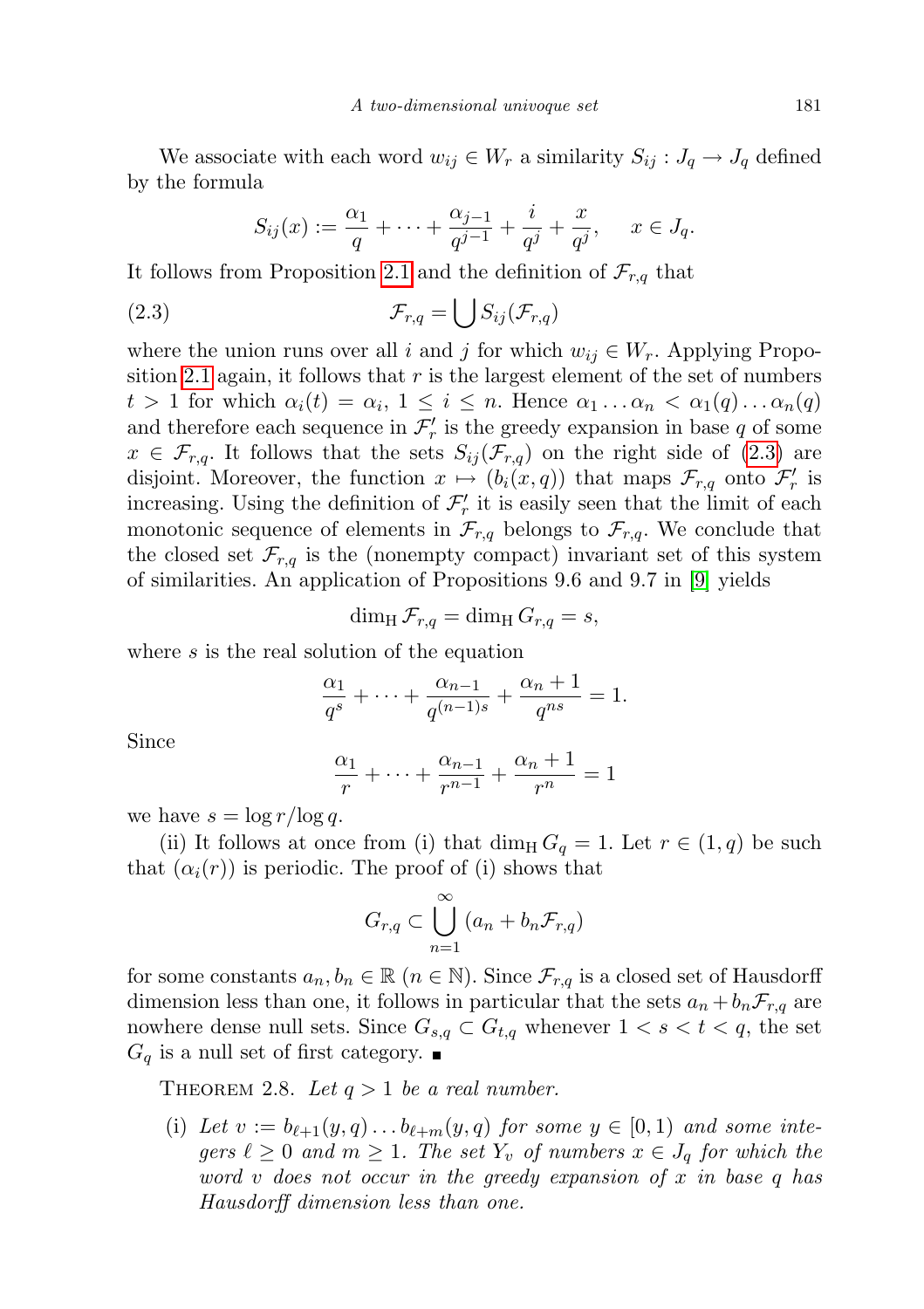(ii) The set Y of numbers  $x \in J_q$  for which at least one word of the form  $b_{\ell+1}(y, q) \ldots b_{\ell+m}(y, q)$   $(\ell \geq 0, m \geq 1, y \in [0, 1))$  does not occur in the greedy expansion of x in base q is of first category, has Lebesgue measure zero and Hausdorff dimension one.

*Proof.* (i) Using the inequality  $(b_i(y, q)) < (\alpha_i(q))$ , it follows from Propo-sition [2.4](#page-3-2) that for some  $k \in \mathbb{N}$ , there exist positive integers  $m_1, \ldots, m_k$  and nonnegative integers  $\ell_1, \ldots, \ell_k$  satisfying  $\alpha_{m_j}(q) > 0$  and  $\ell_j < \alpha_{m_j}(q)$  for each  $1 \leq j \leq k$ , such that v is a subword of

$$
w := \alpha_1(q) \dots \alpha_{m_1-1}(q) \ell_1 \dots \alpha_1(q) \dots \alpha_{m_k-1}(q) \ell_k.
$$

Let  $W_q$  and  $\mathcal{F}'_q$  be the same as the sets  $W_r$  and  $\mathcal{F}'_r$  defined in the proof of the previous theorem, but now with  $(\alpha_i) := (\alpha_i(q))$  and  $n \geq$  $\max\{m_1, \ldots, m_k\}$  large enough that

(2.4) 
$$
\left(1 + \frac{1}{q^n}\right)^k < 1 + \frac{1}{q^{m_1 + \dots + m_k}}.
$$

If  $w_{i_1j_1}, \ldots, w_{i_kj_k}$  are k words belonging to  $W_q$  such that

<span id="page-7-0"></span> $i_1 j_1 \ldots i_k j_k \neq \ell_1 m_1 \ldots \ell_k m_k,$ 

we associate with them a similarity  $S_{i_1j_1...i_kj_k}: J_q \to J_q$  defined by

$$
S_{i_1j_1...i_kj_k}(x) = \frac{\alpha_1}{q} + \dots + \frac{\alpha_{j_1-1}}{q^{j_1-1}} + \frac{i_1}{q^{j_1}} + \frac{\alpha_1}{q^{j_1+1}} + \dots + \frac{\alpha_{j_2-1}}{q^{j_1+j_2-1}} + \frac{i_2}{q^{j_1+j_2}} + \dots + \frac{\alpha_1}{q^{j_1+...+j_{k-1}+1}} + \dots + \frac{\alpha_{j_k-1}}{q^{j_1+...+j_k-1}} + \frac{i_k}{q^{j_1+...+j_k}} + \frac{x}{q^{j_1+...+j_k}}, \quad x \in J_q.
$$

Let  $\mathcal{G}'_q$  denote the set of those sequences belonging to  $\mathcal{F}'_q$  which do not contain the word  $w$ , and let

$$
\mathcal{G}_q := \bigg\{ \sum_{i=1}^{\infty} \frac{c_i}{q^i} : (c_i) \in \mathcal{G}'_q \bigg\}.
$$

Since  $(\alpha_i) = (\alpha_i(q))$ , a sequence belonging to  $\mathcal{F}'_q$  is not necessarily the greedy expansion in base q of a number  $x \in J_q$ , but this does not affect our proof. It is important, however, that any greedy expansion  $(b_i) \neq \alpha_1^{\infty}$ in base q can be written as  $\alpha_1^{\ell} c_1 c_2 \dots$  for some  $\ell \geq 0$  and some sequence  $(c_i)$  belonging to  $\mathcal{F}'_q$ . If  $Y_w$  denotes the set of numbers  $x \in J_q$  for which the word w does not occur in  $(b_i(x, q))$  then the latter fact implies that the set  $Y_w \setminus {\alpha_1/(q-1)}$  can be covered by countably many sets similar to  $\mathcal{G}_q$ .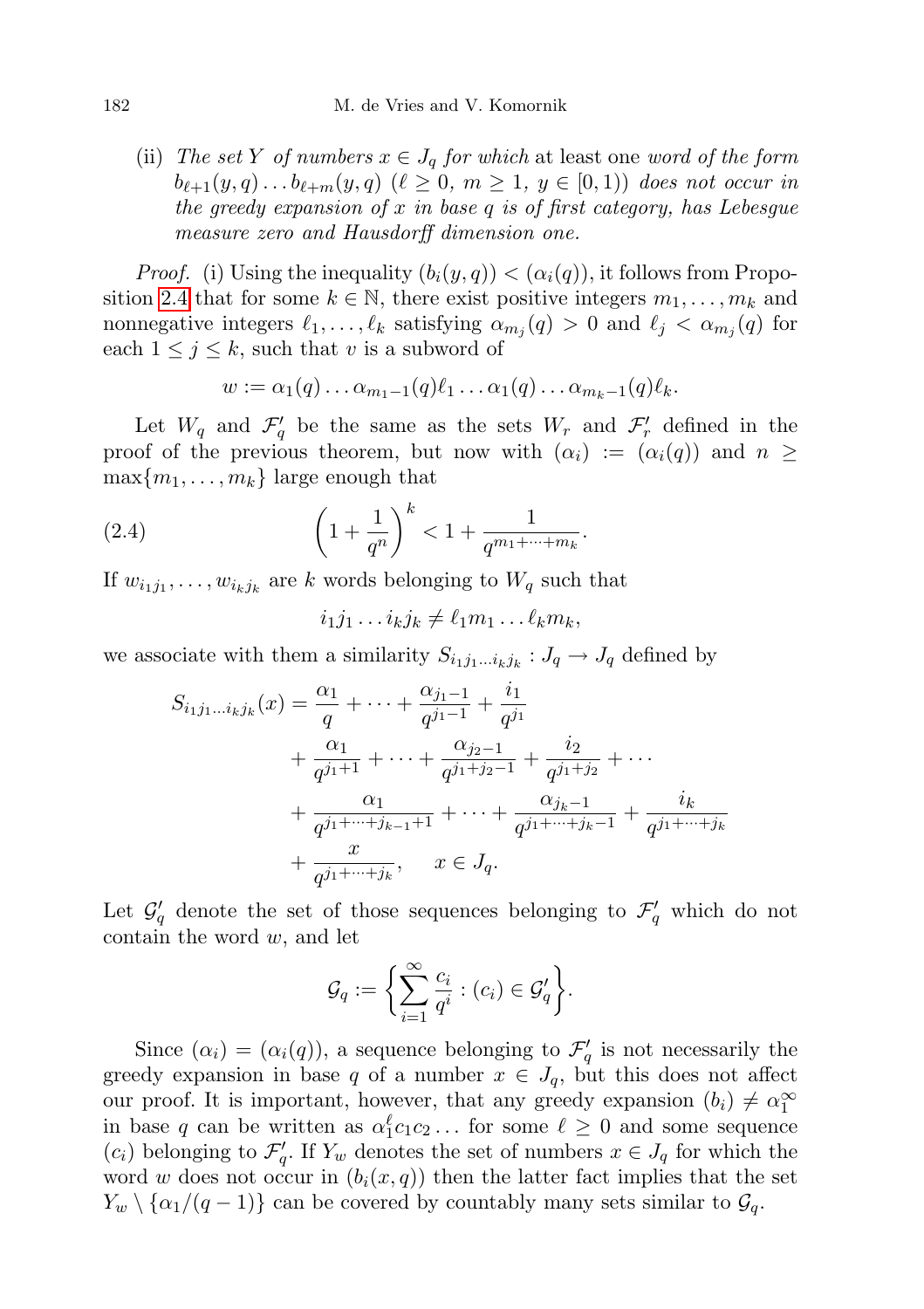It follows from the definition of  $\mathcal{G}_q$  that

$$
\mathcal{G}_q \subset \bigcup S_{i_1 j_1 \dots i_k j_k}(\mathcal{G}_q)
$$

where the union runs over all  $i_1j_1 \ldots i_kj_k$  for which the similarity  $S_{i_1j_1\ldots i_kj_k}$ is defined above. Hence

$$
\overline{\mathcal{G}_q} \subset \bigcup S_{i_1 j_1 \dots i_k j_k}(\overline{\mathcal{G}_q})
$$

and thus  $\mathcal{G}_q \subset \mathcal{H}_q$  where  $\mathcal{H}_q$  is the (nonempty compact) invariant set of this system of similarities. Let  $\tilde{\alpha}_i := \alpha_i$  for  $1 \leq i < n$  and  $\tilde{\alpha}_n := \alpha_n + 1$ . From Proposition 9.6 in [\[9\]](#page-14-18) we know that  $\dim_H \mathcal{H}_q \leq s$  where s is the real solution of the equation

(2.5) 
$$
\sum_{j_1=1}^n \sum_{j_2=1}^n \cdots \sum_{j_k=1}^n \left( \frac{\prod_{i=1}^k \tilde{\alpha}_{j_i}}{q^{(j_1+\cdots+j_k)s}} \right) - \frac{1}{q^{(m_1+\cdots+m_k)s}} = 1.
$$

Denoting the left side of  $(2.5)$  by  $C(s)$ , we have

<span id="page-8-0"></span>
$$
C(1) + \frac{1}{q^{m_1 + \dots + m_k}} = \left(\sum_{i=1}^n \frac{\tilde{\alpha}_i}{q^i}\right)^k < \left(1 + \frac{1}{q^n}\right)^k.
$$

By [\(2.4\)](#page-7-0) we have  $C(1) < 1$ , and thus  $\dim_{\text{H}} Y_v \leq \dim_{\text{H}} Y_w \leq \dim_{\text{H}} \mathcal{H}_q < 1$ . (ii) The proof of (i) shows that

$$
Y_v \subset Y_w \subset \bigcup_{n=1}^{\infty} (c_n + d_n \mathcal{H}_q)
$$

for some constants  $c_n, d_n \in \mathbb{R}$   $(n \in \mathbb{N})$ . Arguing as in the proof of Theo-rem [2.7\(](#page-5-0)ii) we may conclude that  $Y_v$  is a null set of first category. Since Y is a countable union of sets of the form  $Y_v$  the same properties hold for Y. Let  $r \in (1,q)$  and let  $G_{r,q}$  be the set defined in Theorem [2.7.](#page-5-0) Due to Theo-rem [2.7\(](#page-5-0)i) it is now sufficient to show that  $G_{r,q} \subset Y$ . By Proposition [2.1](#page-2-1) there exists an integer  $n \in \mathbb{N}$  such that  $\alpha_1(r) \dots \alpha_n(r) < \alpha_1(q) \dots \alpha_n(q)$ . Note that the greedy expansion in base q of a number  $x \in G_{r,q}$  equals  $(b_i(x', r))$  for some  $x' \in J_r$  by Proposition [2.4.](#page-3-2) Applying Propositions [2.1](#page-2-1) and [2.4](#page-3-2) once more we conclude that the sequence  $0\alpha_1(q)\dots\alpha_n(q)0^{\infty}$  equals  $(b_i(y,q))$  for some  $y \in [0,1)$  while the word  $b_1(y,q) \dots b_{n+1}(y,q) = 0 \alpha_1(q) \dots \alpha_n(q)$  does not occur in the greedy expansion in base r of any number belonging to  $J_r$ .

Remark. In this remark we will briefly sketch a proof of Theorems [2.7\(](#page-5-0)i) and [2.8\(](#page-6-0)i) that was pointed out to us by the anonymous referee. For  $q > 1$ , let  $B_n(q)$  be the number of possible blocks of length n that may occur in  $(b_i(x,q))$  for some  $x \in J_q$ . Since  $b_{n+1}(x,q)b_{n+2}(x,q)$ ... is the greedy expansion of  $\sum_{i=1}^{\infty} b_{n+i}q^{-i}$  for each  $n \in \mathbb{N}$  and  $x \in J_q$ , we have

$$
B_n(q) = |\{(b_1(x, q), \dots, b_n(x, q)) : x \in J_q\}|.
$$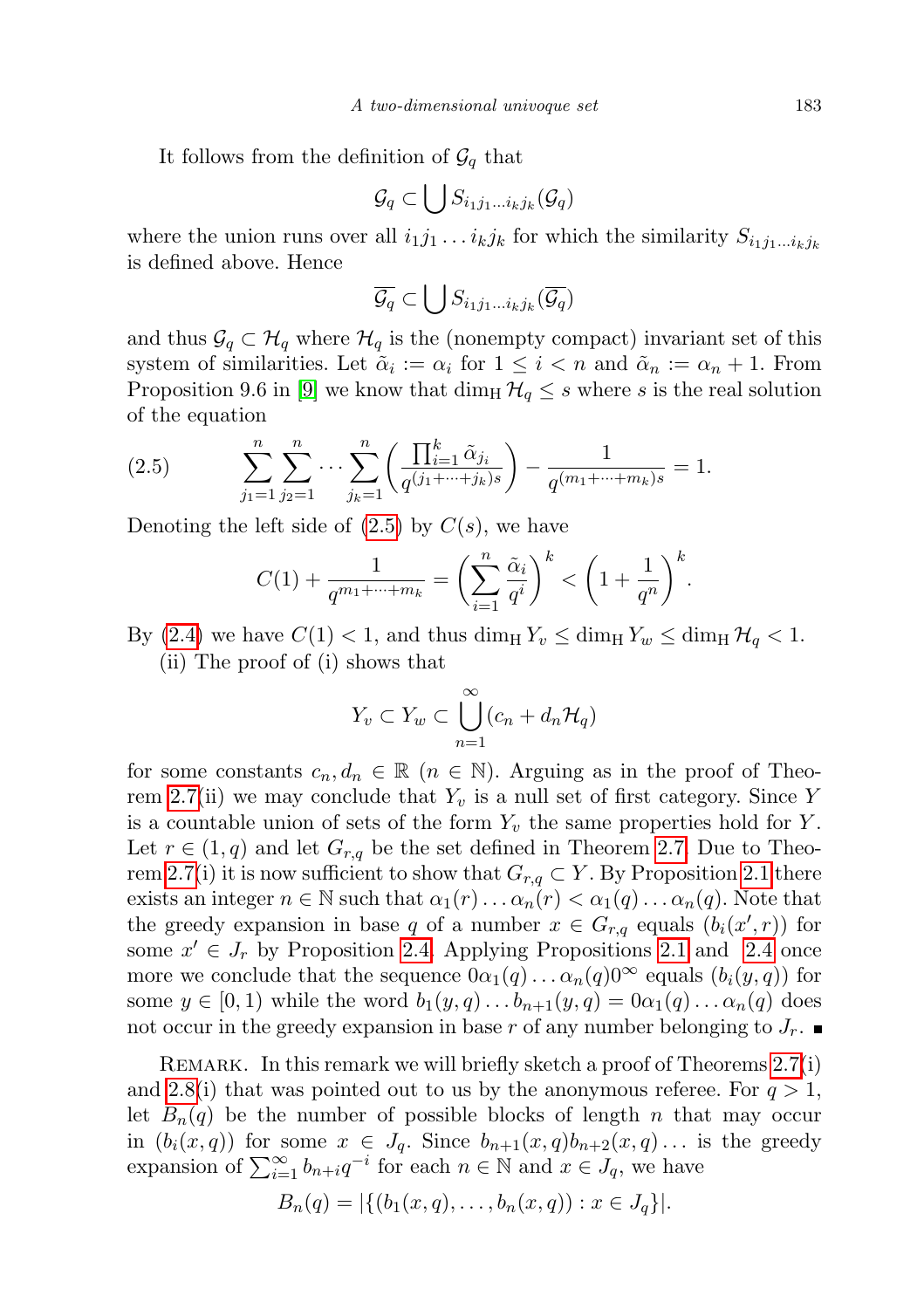Let  $\sigma_q$  be the one-sided left shift on the set  $\{(b_i(x,q)) : x \in J_q\}$ . It is well known (see [\[12\]](#page-14-19)) that its topological entropy  $h_{\text{top}}(\sigma_q)$ , defined by

<span id="page-9-1"></span>(2.6) 
$$
h_{\text{top}}(\sigma_q) := \lim_{n \to \infty} \frac{\log(B_n(q))}{n},
$$

equals  $\log q$ . By some modifications of the proof of Proposition III.1 in [\[10\]](#page-14-20), one shows that  $\dim_{\text{H}} G_{r,q} = h_{\text{top}}(\sigma_r)/\log q = \log r/\log q$ . Theorem [2.8\(](#page-6-0)i) may also be deduced from [\(2.6\)](#page-9-1) and Proposition III.1 in [\[10\]](#page-14-20). On the other hand, our proof of these results enables us to show that the sets  $G_q$  and Y in Theorem [2.7\(](#page-5-0)ii) and [2.8\(](#page-6-0)ii) are of first category. Moreover, Theorem [2.7\(](#page-5-0)i) combined with the formula dim<sub>H</sub>  $G_{r,q} = h_{\text{top}}(\sigma_r)/\log q$  gives an alternative proof of the fact that  $h_{\text{top}}(\sigma_q) = \log q$  for each  $q > 1$ .

<span id="page-9-0"></span>3. Proof of Theorem [1.2.](#page-1-2) The following characterization of unique expansions readily follows from Proposition [2.4.](#page-3-2)

<span id="page-9-2"></span>PROPOSITION 3.1. Fix  $q > 1$ . A sequence  $(c_i)$  of integers  $c_i \in A_q$  is the unique expansion of some  $x \in J_q$  if and only if

$$
c_{n+1}c_{n+2}\ldots < \alpha_1(q)\alpha_2(q)\ldots \quad \text{ whenever } c_n < \alpha_1(q)
$$

and

$$
\overline{c_{n+1}c_{n+2}\ldots} < \alpha_1(q)\alpha_2(q)\ldots \quad \text{whenever } c_n > 0.
$$

In what follows we use the notation  $(a_i(x,q))$ ,  $(b_i(x,q))$ ,  $(\alpha_i(q))$  and  $(\beta_i(q))$  as introduced in Section [1.](#page-0-1) If x and q are clear from the context, then we omit these arguments and we simply write  $a_i, b_i, \alpha_i$  and  $\beta_i$ . If two couples  $(x, q)$  and  $(x', q')$  are considered simultaneously, then we also write  $a'_i, b'_i, \alpha'_i$  and  $\beta'_i$  in place of  $a_i(x', q'), b_i(x', q'), \alpha_i(q')$  and  $\beta_i(q').$ 

<span id="page-9-3"></span>LEMMA 3.2. Given  $(x, q) \in J$ , the following two conditions are equivalent:

$$
\overline{a_{n+1}a_{n+2}\dots} \le \alpha_1\alpha_2 \dots \quad \text{whenever } a_n > 0;
$$
  

$$
\overline{a_{n+1}a_{n+2}\dots} \le \beta_1\beta_2 \dots \quad \text{whenever } a_n > 0.
$$

*Proof.* Since  $(\alpha_i) \leq (\beta_i)$ , it suffices to show that if there exists a positive integer n such that

 $a_n > 0$  and  $\overline{a_{n+1}a_{n+2} \ldots} > \alpha_1 \alpha_2 \ldots$ 

then there also exists a positive integer  $m$  such that

 $a_m > 0$  and  $\overline{a_{m+1}a_{m+2} \ldots} > \beta_1 \beta_2 \ldots$ 

If the greedy expansion  $(\beta_i)$  is infinite, then  $(\beta_i) = (\alpha_i)$  and we may choose  $m = n$ . If  $(\beta_i)$  has a last nonzero digit  $\beta_{\ell}$ , then  $(\alpha_i) = (\alpha_1 \dots \alpha_{\ell})^{\infty}$  with  $\alpha_1 \ldots \alpha_{\ell-1} \alpha_\ell = \beta_1 \ldots \beta_{\ell-1} \beta_\ell^ \mathcal{C}_{\ell}^-$  (where  $\beta_{\ell}^ \beta_{\ell}^- := \beta_{\ell} - 1$ , and thus  $\alpha_{\ell} < \alpha_1$ . Since we have

$$
\overline{a_{n+1}a_{n+2}\ldots} > (\alpha_1\ldots\alpha_\ell)^\infty
$$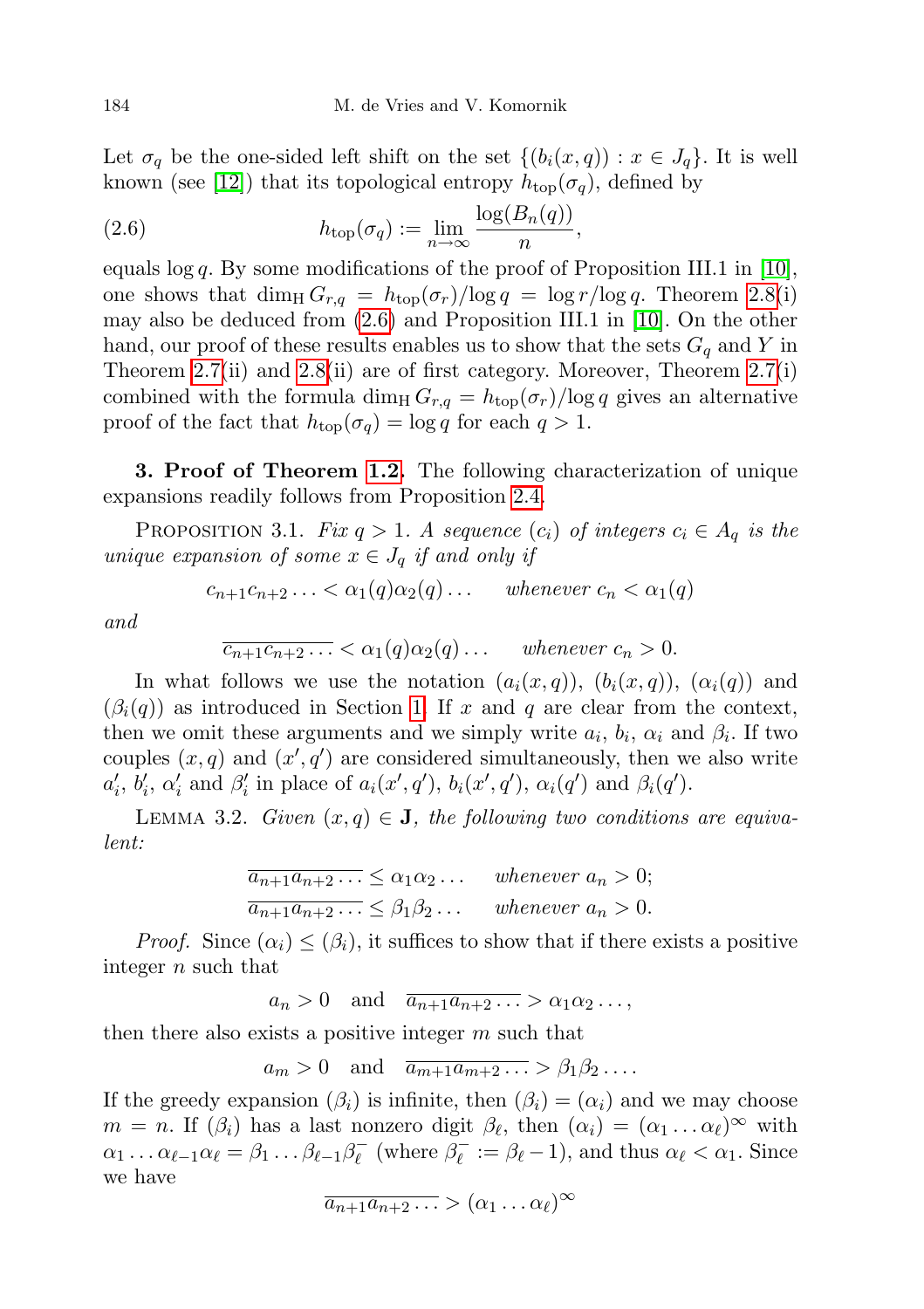by assumption, there exists a nonnegative integer  $j$  satisfying

$$
\overline{a_{n+1} \dots a_{n+j\ell}} = (\alpha_1 \dots \alpha_\ell)^j \quad \text{and} \quad \overline{a_{n+j\ell+1} \dots a_{n+(j+1)\ell}} > \alpha_1 \dots \alpha_\ell.
$$

Putting  $m := n + j\ell$  it follows that

$$
a_m > 0
$$
 and  $\overline{a_{m+1} \dots a_{m+\ell}} \geq \beta_1 \dots \beta_\ell$ .

Our assumption  $\overline{a_{n+1}a_{n+2}\ldots} > \alpha_1\alpha_2\ldots$  implies  $(\alpha_i) < \alpha_1^{\infty}$  and  $(a_i) \neq \alpha_1^{\infty}$ . It follows from Proposition [2.2](#page-2-2) that  $(a_i)$  has no tail equal to  $\alpha_1^{\infty}$ , so that  $\overline{a_{m+\ell+1}a_{m+\ell+2} \ldots} > 0^{\infty}$ . We conclude that

$$
\overline{a_{m+1}a_{m+2}\ldots} > \beta_1\beta_2\ldots.
$$

DEFINITION. We say that  $(x, q) \in J$  belongs to the set V if the conditions of the preceding lemma are satisfied. Moreover, we define

 $\mathcal{V}_q := \{x \in J_q : (x, q) \in \mathbf{V}\}, \quad q > 1.$ 

It follows from Proposition [3.1](#page-9-2) that  $\mathbf{U} \subset \mathbf{V} \subset \mathbf{J}$ .

*Proof of Theorem [1.2.](#page-1-2)* We need to prove that  $\overline{U} \cap J = V$ .

First we show that  $\mathbf{V} \subset \overline{\mathbf{U}}$ . To this end we introduce for each fixed  $q > 1$ the sets  $\mathcal{U}'_q$  and  $\mathcal{V}'_q$ , defined by

$$
\mathcal{U}'_q := \{ (a_i(x, q)) : x \in \mathcal{U}_q \} \text{ and } \mathcal{V}'_q := \{ (a_i(x, q)) : x \in \mathcal{V}_q \}.
$$

Observe that  $\mathcal{U}'_q$  is simply the set of unique expansions in base q. It follows easily from Propositions [2.1,](#page-2-1) [2.2](#page-2-2) and [3.1](#page-9-2) that  $\mathcal{U}_q' \subset \mathcal{V}_q'$  for each  $q > 1$ , and that  $\mathcal{V}'_q \subset \mathcal{U}'_r$  for each  $r > q$  such that  $\lceil q \rceil = \lceil r \rceil$ . Since we also have  $\overline{\mathcal{U}_q} = \mathcal{V}_q = [0, 1]$  if  $q > 1$  is an integer, the result follows.

Next we show that  $\overline{U} \cap J \subset V$ . Since  $U \subset V$  it is sufficient to prove that if  $(x, q) \in \mathbf{J} \setminus \mathbf{V}$ , then  $(x', q') \notin \mathbf{V}$  for all  $(x', q') \in \mathbf{J}$  close enough to  $(x, q)$ . By Lemma [3.2](#page-9-3) there exist two positive integers  $n$  and  $m$  such that

<span id="page-10-1"></span>
$$
(3.1) \t\t a_n > 0 \quad \text{and} \quad \overline{a_{n+1} \dots a_{n+m}} > \beta_1 \dots \beta_m.
$$

This implies in particular that q is not an integer, because otherwise  $(\alpha_i)$  =  $(\beta_i) = \beta_1^{\infty}$ . Hence, if q' is sufficiently close to q, then

$$
\beta'_1 \dots \beta'_m \le \beta_1 \dots \beta_m
$$

by Lemma [2.5.](#page-4-1) It follows from the definition of quasi-greedy expansions that

<span id="page-10-0"></span>
$$
\frac{a_1}{q}+\cdots+\frac{a_{j-1}}{q^{j-1}}+\frac{a_j^+}{q^j}+\frac{1}{q^{j+m}}>x \quad \text{ whenever } a_j<\alpha_1,
$$

where  $a_j^+ := a_j + 1$ . If  $(x', q') \in \mathbf{J}$  is sufficiently close to  $(x, q)$ , then  $\alpha_1 = \alpha'_1$ , the inequality [\(3.2\)](#page-10-0) is satisfied,  $a'_1 \ldots a'_{n+m} \ge a_1 \ldots a_{n+m}$  by Lemma [2.3,](#page-3-1)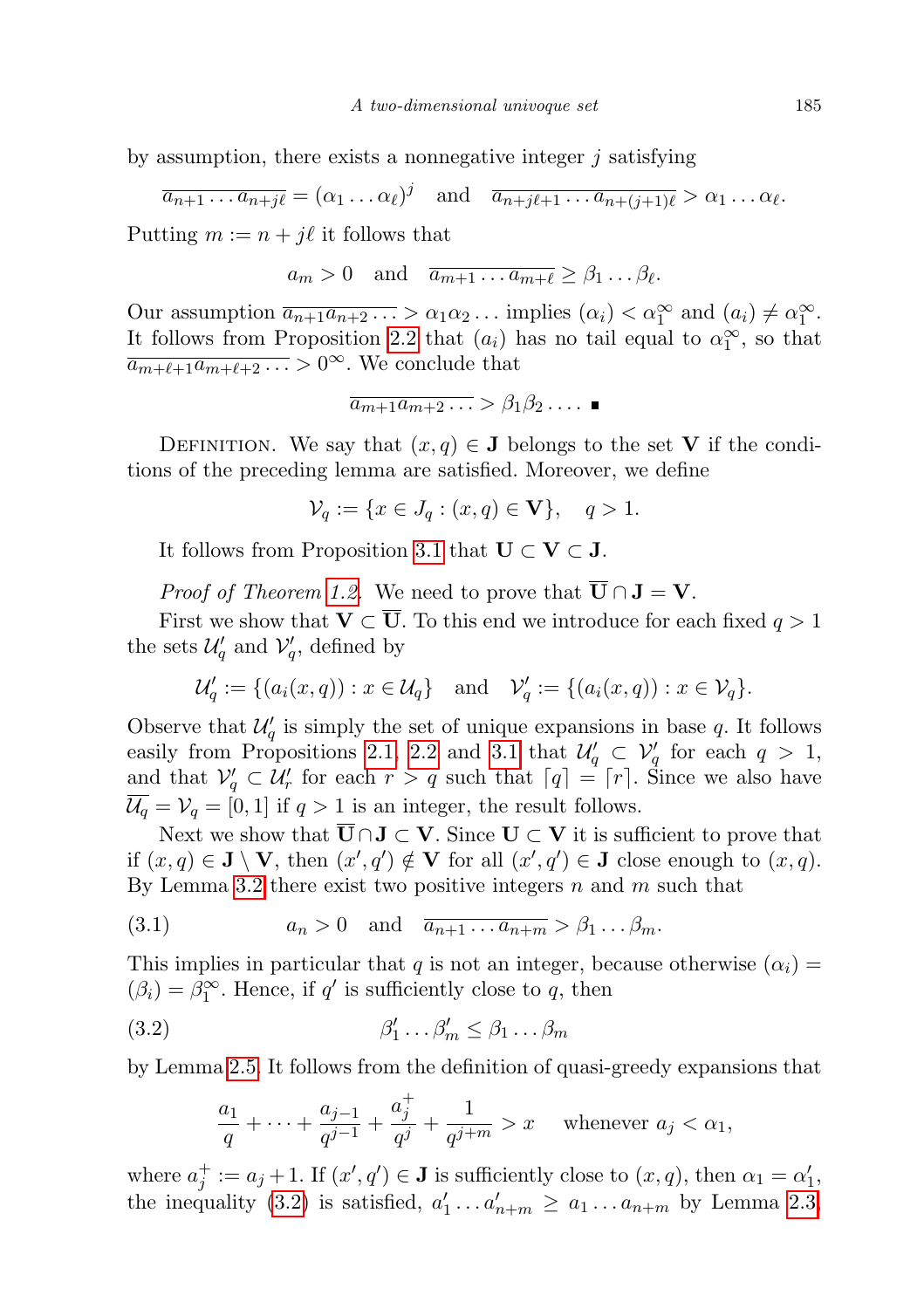and

<span id="page-11-0"></span>(3.3) 
$$
\frac{a_1}{q'} + \dots + \frac{a_{j-1}}{(q')^{j-1}} + \frac{a_j^+}{(q')^j} + \frac{1}{(q')^{j+m}} > x'
$$
  
whenever  $j \le n + m$  and  $a_j < \alpha_1$ .

Now we distinguish two cases.

If  $a'_1 \ldots a'_{n+m} = a_1 \ldots a_{n+m}$ , then we have

$$
a'_n > 0
$$
 and  $\overline{a'_{n+1} \dots a'_{n+m}} > \beta_1 \dots \beta_m \ge \beta'_1 \dots \beta'_m$ 

by [\(3.1\)](#page-10-1) and [\(3.2\)](#page-10-0). This proves that  $(x', q') \notin V$ . If  $a'_1 \ldots a'_{n+m} > a_1 \ldots a_{n+m}$ , then let us consider the smallest j for which

 $a'_j > a_j$ . It follows from [\(3.2\)](#page-10-0) and [\(3.3\)](#page-11-0) that

$$
a'_j = a^+_j > 0
$$
 and  $\overline{a'_{j+1} \dots a'_{j+m}} = \beta^m_1 > \beta_1 \dots \beta_m \ge \beta'_1 \dots \beta'_m$ .

Hence  $(x', q') \notin V$  again.

REMARK. It is the purpose of this remark to describe the set  $\overline{U} \setminus J$ . For each  $m \in \mathbb{N}$ , we define the number  $q_m \in (m, m + 1)$  by the equation

$$
1 = \frac{m}{q_m} + \frac{1}{q_m^2}.
$$

Fix  $q \in (m, q_m]$ . Since  $\alpha_1(q) = m$  and  $\alpha_2(q) = 0$ , Proposition [3.1](#page-9-2) implies that a sequence  $(c_i) \in \{0, \ldots, m\}^{\mathbb{N}}$  belongs to  $\mathcal{U}_q'$  if and only if for each  $n \in \mathbb{N}$ , we have

 $c_n < m \Rightarrow c_{n+1} < m$  and  $c_n > 0 \Rightarrow c_{n+1} > 0$ .

Denoting the set of all such sequences by  $D'_m$  and putting, for  $m > 1$  (note that  $D'_1 = \{0^{\infty}, 1^{\infty}\}\)$ ,

$$
D_m := \left\{ \sum_{i=1}^{\infty} \frac{c_i}{m^i} : (c_i) \in D'_m \right\},\
$$

one may verify that

$$
\overline{\mathbf{U}}\setminus\mathbf{J}=\{(0,1)\}\cup\bigcup_{m=2}^{\infty}(D_m\setminus[0,1])\times\{m\}.
$$

For  $x \geq 0$ , let  $\mathcal{U}(x) = \{q > 1 : (x, q) \in \mathbf{U}\}\)$ , and denote its closure by  $\mathcal{U}(x)$ . With this notation, the set U introduced in Section [1](#page-0-1) equals  $\mathcal{U}(1)$ . The following corollary implies in particular that the sets  $\mathcal{U}(x) \setminus \mathcal{U}(x)$  are (at most) countable.

COROLLARY 3.3. Each element  $q \in \overline{\mathcal{U}(x)} \setminus \mathcal{U}(x)$  is algebraic over the field  $\mathbb{Q}(x)$ .

*Proof.* If  $q \in \overline{\mathcal{U}(x)} \setminus \mathcal{U}(x)$  and  $q \notin \mathbb{N}$ , then  $(x, q) \in \mathbf{J}$  and thus  $(x, q) \in \mathbf{V}$ by Theorem [1.2.](#page-1-2) If the sequence  $(b_i(x, q))$  is infinite, then it ends with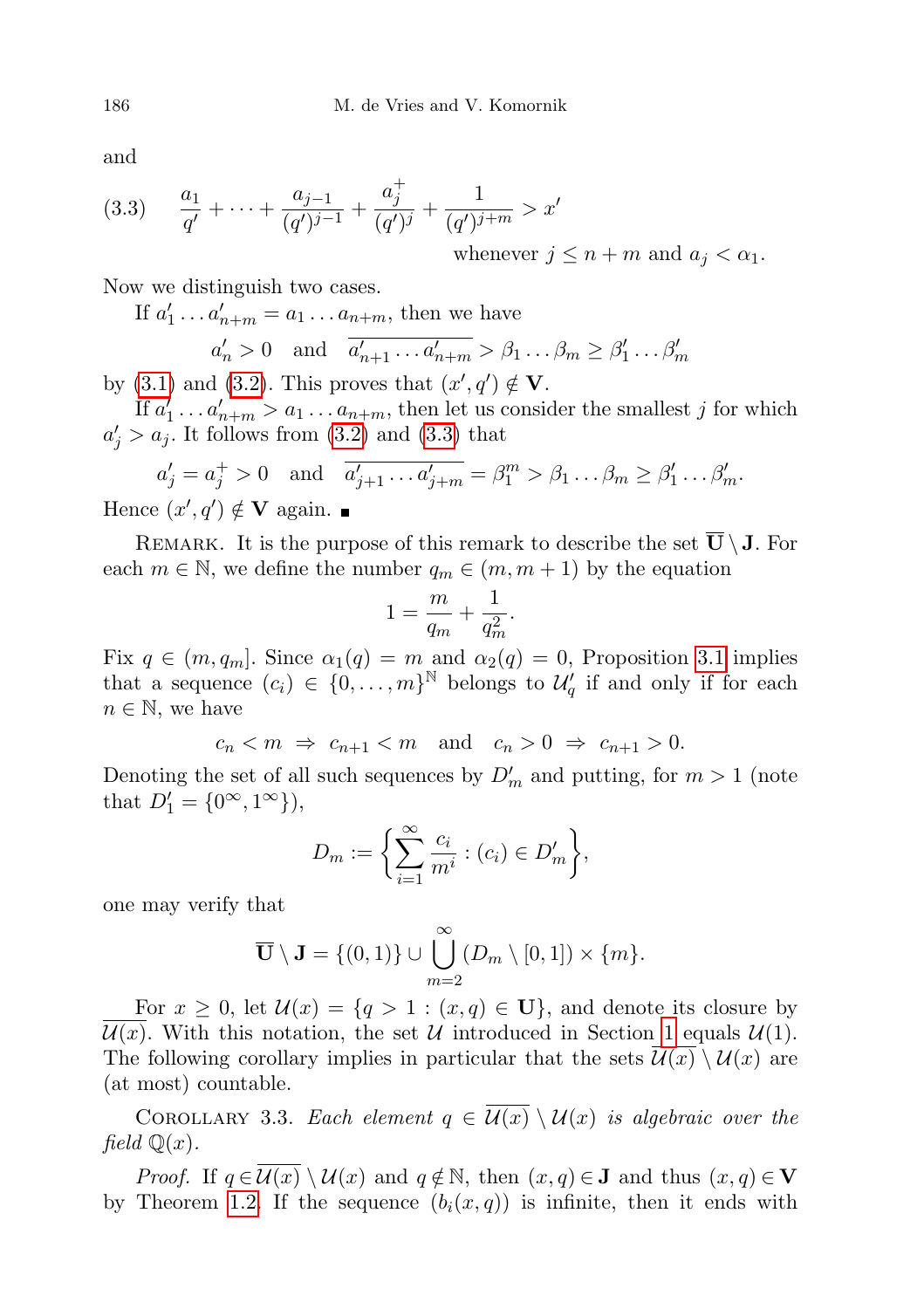$\alpha_1(q)\alpha_2(q)\ldots$ , as follows from the definition of **V** and Propositions [2.4](#page-3-2) and [3.1.](#page-9-2) Hence x has a finite expansion in base  $q$  or x can be written as

$$
x = \frac{b_1(x,q)}{q} + \dots + \frac{b_n(x,q)}{q^n} + \frac{1}{q^n} \left( \frac{\alpha_1}{q-1} - 1 \right)
$$

for some  $n \geq 0$ , whence q is algebraic over  $\mathbb{Q}(x)$ .

<span id="page-12-0"></span>4. Proof of Theorem [1.1.](#page-1-1) We need some results on the Hausdorff dimension of the sets  $\mathcal{U}_q$  and  $\mathcal{V}_q$  for  $q > 1$ . It follows from Theorem [1.2](#page-1-2) that  $\mathcal{U}_q \subset \overline{\mathcal{U}_q} \subset \mathcal{V}_q$ . Moreover, if an element  $x \in \mathcal{V}_q \setminus \mathcal{U}_q$  has an infinite greedy expansion in base q, then  $(b_i(x, q))$  must end with  $\alpha_1(q)\alpha_2(q) \ldots$ , as follows from Propositions [2.4](#page-3-2) and [3.1;](#page-9-2) hence  $\mathcal{V}_q \setminus \mathcal{U}_q$  is (at most) countable and the sets  $\mathcal{U}_q$ ,  $\overline{\mathcal{U}_q}$  and  $\mathcal{V}_q$  have the same Hausdorff dimension for each  $q > 1$ . Proposition [4.1](#page-12-1) below is contained in the works of Daróczy and Kátai  $[4]$ , Kallós [\[13\]](#page-14-10), [\[14\]](#page-14-11), Glendinning and Sidorov [\[11\]](#page-14-9), and Sidorov [\[21\]](#page-14-14); for the reader's convenience we provide here an elementary proof.

<span id="page-12-1"></span>PROPOSITION 4.1. We have

- (i)  $\lim_{q \uparrow 2} \dim_{\rm H} \mathcal{U}_q = 1;$
- (ii) dim<sub>H</sub> $U_q < 1$  for all noninteger  $q > 1$ .

*Proof.* (i) Assume that  $q \in (1, 2)$  is larger than the tribonacci number, i.e.,

$$
\frac{1}{q} + \frac{1}{q^2} + \frac{1}{q^3} < 1,
$$

and let  $N = N(q) \geq 2$  be the largest integer satisfying

<span id="page-12-3"></span>
$$
\frac{1}{q} + \dots + \frac{1}{q^{2N-1}} < 1.
$$

Hence  $\alpha_1(q) = \cdots = \alpha_{2N-1}(q) = 1$ . Let us denote by  $\mathcal{I}_q$  the set of numbers  $x \in J_q$  which have an expansion  $(c_i)$  in base q satisfying  $0 < c_{kN+1} + \cdots$  $c_{(k+1)N} < N$  for every nonnegative integer k. Since in such expansions  $(c_i)$ , a zero (resp. one) is followed by at most  $2N-2$  consecutive ones (resp. zeros), it follows from Proposition [3.1](#page-9-2) that  $\mathcal{I}_q \subset \mathcal{U}_q$ . It now suffices to prove that

(4.1) 
$$
\dim_{\mathrm{H}} \mathcal{I}_q = \frac{\log(2^N - 2)}{N \log q};
$$

indeed,  $q \uparrow 2$  implies  $N \to \infty$ , hence  $\dim_{\text{H}} \mathcal{I}_q \to 1$  and consequently  $\dim_{\mathrm{H}} \mathcal{U}_q \to 1.$ 

<span id="page-12-2"></span>Observe that

$$
(4.2) \t\t \mathcal{I}_q = \bigcup S_{c_1...c_N}(\mathcal{I}_q)
$$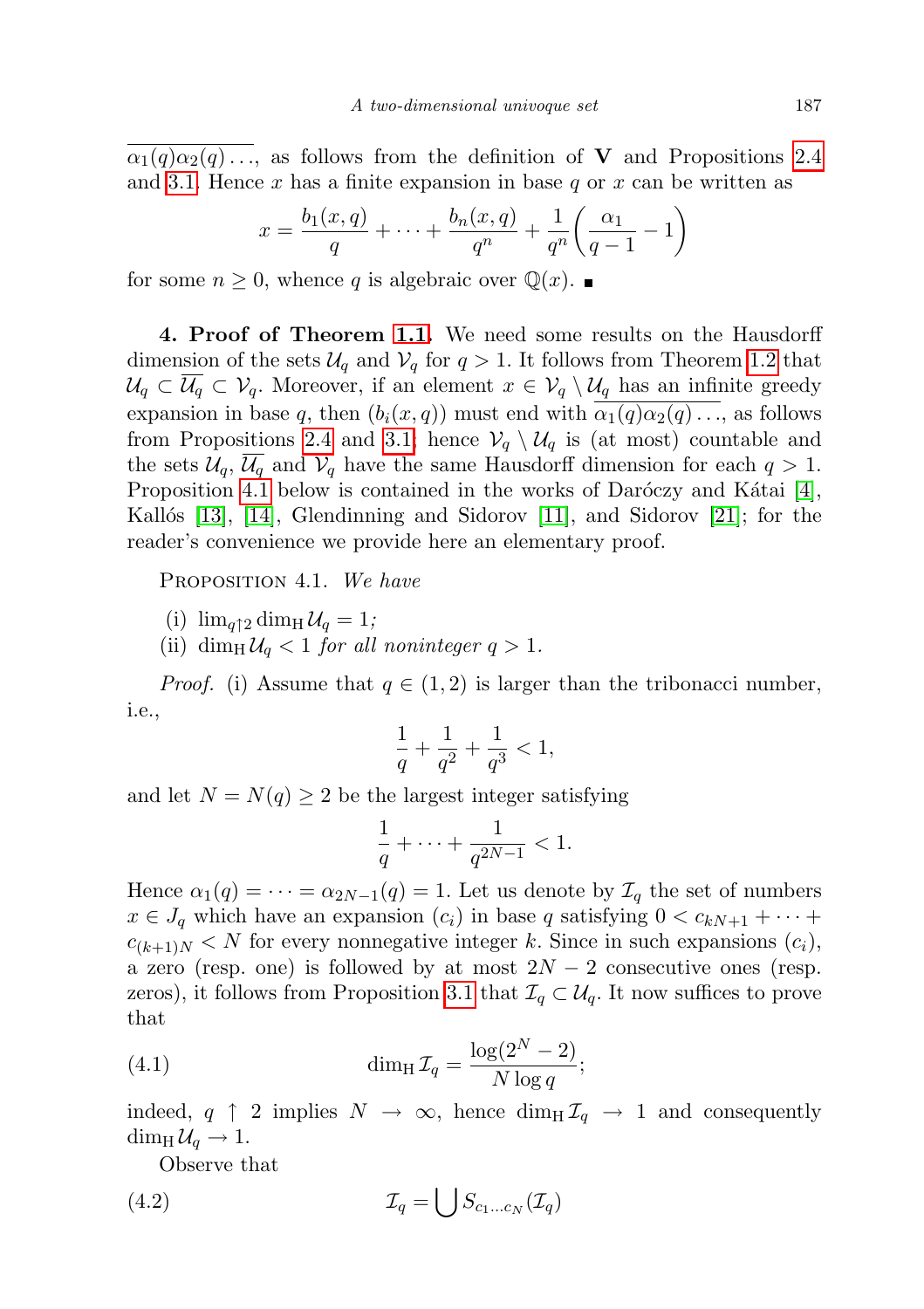where the union is over the words  $c_1 \ldots c_N$  of length N consisting of zeros and ones satisfying  $0 < c_1 + \cdots + c_N < N$ , and  $S_{c_1...c_N} : J_q \to J_q$  is given by

$$
S_{c_1...c_N}(x) := \left(\frac{c_1}{q} + \dots + \frac{c_N}{q^N}\right) + \frac{x}{q^N}, \quad x \in J_q.
$$

Moreover, the set  $\mathcal{I}_q$  is closed (and thus compact) because the limit of a monotonic sequence in  $I_q$  converges to an element of  $I_q$ . In other words,  $\mathcal{I}_q$  is the (nonempty compact) invariant set of the iterated function system formed by these  $2^N - 2$  similarities. The sets  $S_{c_1...c_N}(\mathcal{I}_q)$  on the right side of [\(4.2\)](#page-12-2) are disjoint because  $S_{c_1...c_N}(\mathcal{I}_q) \subset \mathcal{I}_q \subset \mathcal{U}_q$ , and since all similarity ratios are equal to  $q^{-N}$ , it follows from Propositions 9.6 and 9.7 in [\[9\]](#page-14-18) that the Hausdorff dimension s of  $\mathcal{I}_q$  is the real solution of the equation

$$
(2^N - 2)q^{-Ns} = 1,
$$

which is equivalent to  $(4.1)$ .

(ii) Let  $q > 1$  be a noninteger and let  $n \in \mathbb{N}$  be such that  $\alpha_n(q) < \alpha_1(q)$ . It follows from Proposition [3.1](#page-9-2) that the word  $1(0)^n$  does not occur in  $(b_i(x, q))$ if x belongs to  $\mathcal{U}_q$ . Applying Theorem [2.8\(](#page-6-0)i) with  $y = q^{-1}$ ,  $\ell = 0$  and  $m = n + 1$ , we conclude that  $\dim_{\mathrm{H}} \mathcal{U}_q < 1$ .

*Proof of Theorem [1.1.](#page-1-1)* (ii) Let  $q > 1$  be a noninteger. Since  $\mathcal{V}_q \setminus \mathcal{U}_q$  is countable, Proposition [4.1\(](#page-12-1)ii) yields that dim<sub>H</sub>  $V_q$  < 1. This implies in particular that the set  $V_q$  is a one-dimensional null set. Applying Theorem [1.2](#page-1-2) (and the Remark following its proof) and Fubini's theorem we conclude that U is a two-dimensional null set.

(i) Since  $\mathcal{U}_q$  is not closed for all  $q > 1$ , **U** cannot be closed. Since  $\overline{U}$  is a two-dimensional null set, it has no interior points. It remains to show that U (and thus U) has no isolated points. If  $q > 1$  is an integer, then, as is well known,  $\mathcal{U}_q$  is dense in  $J_q = [0, 1]$ . If  $q > 1$  is a noninteger, then each  $(x, q) \in U$  is not isolated because  $\mathcal{U}'_q \subset \mathcal{U}'_r$  whenever  $q < r$  and  $\lceil q \rceil = \lceil r \rceil$ .

(iii) From Corollary 7.10 in [\[9\]](#page-14-18) we may conclude that for almost all  $q > 1$ ,

 $\dim_{\mathrm{H}} \mathcal{U}_a \leq \max\{0, \dim_{\mathrm{H}} \mathbf{U} - 1\},\$ 

which would contradict Proposition [4.1\(](#page-12-1)i) if we had dim<sub>H</sub>  $U < 2$ .

Acknowledgements. We warmly thank the anonymous referee for suggesting alternative proofs of Theorems [2.7\(](#page-5-0)i) and [2.8\(](#page-6-0)i) (see the last Remark of Section [2\)](#page-2-0), and for a very careful reading of the manuscript. The first author has been supported by NWO, Project no. ISK04G. Part of this work was done during a visit of the second author at the Department of Mathematics of the Delft University of Technology. He is grateful for this invitation and for the excellent working conditions.